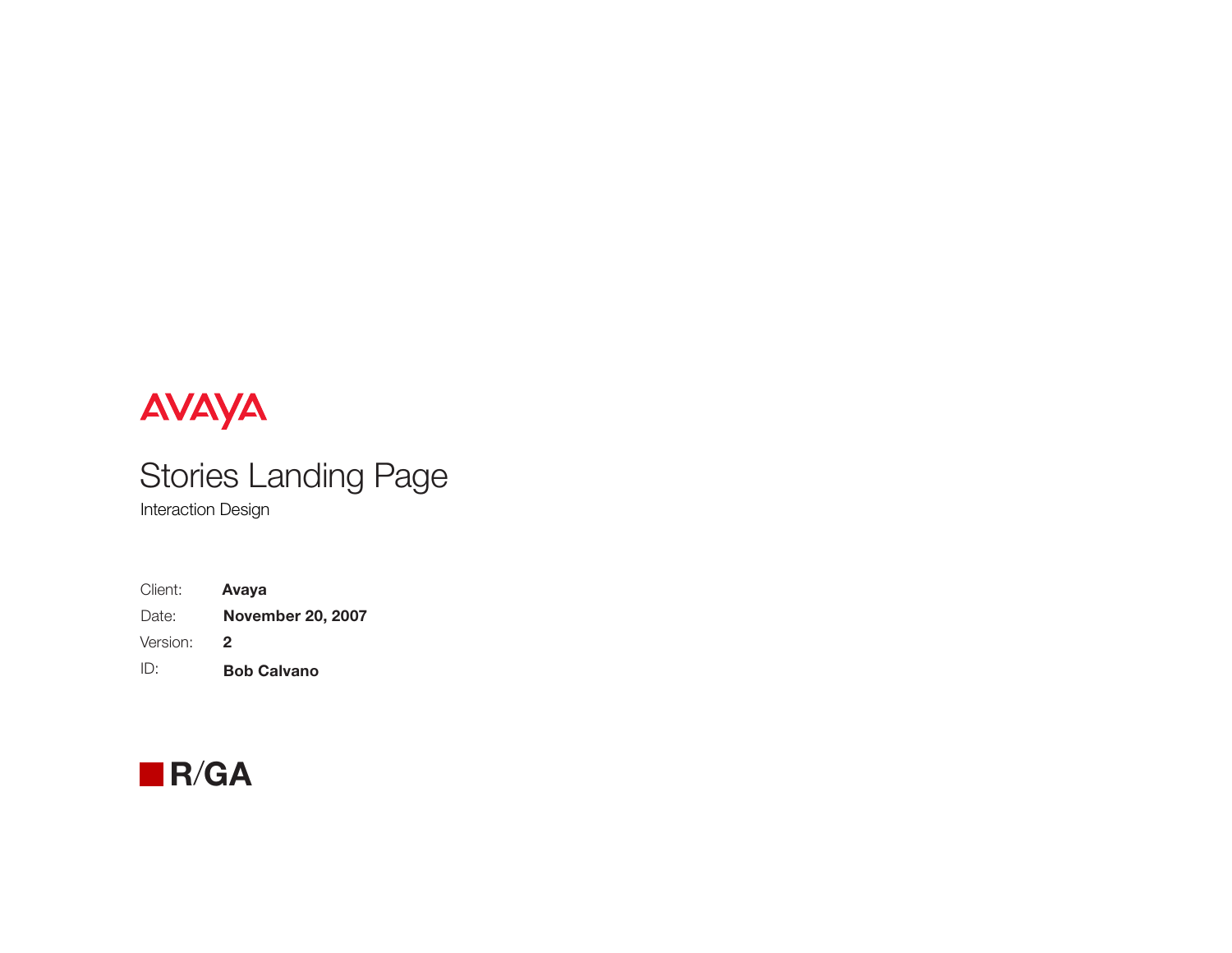#### **Contents**

- 3 Default State
- 4 Roll Over State
- 5 Selected State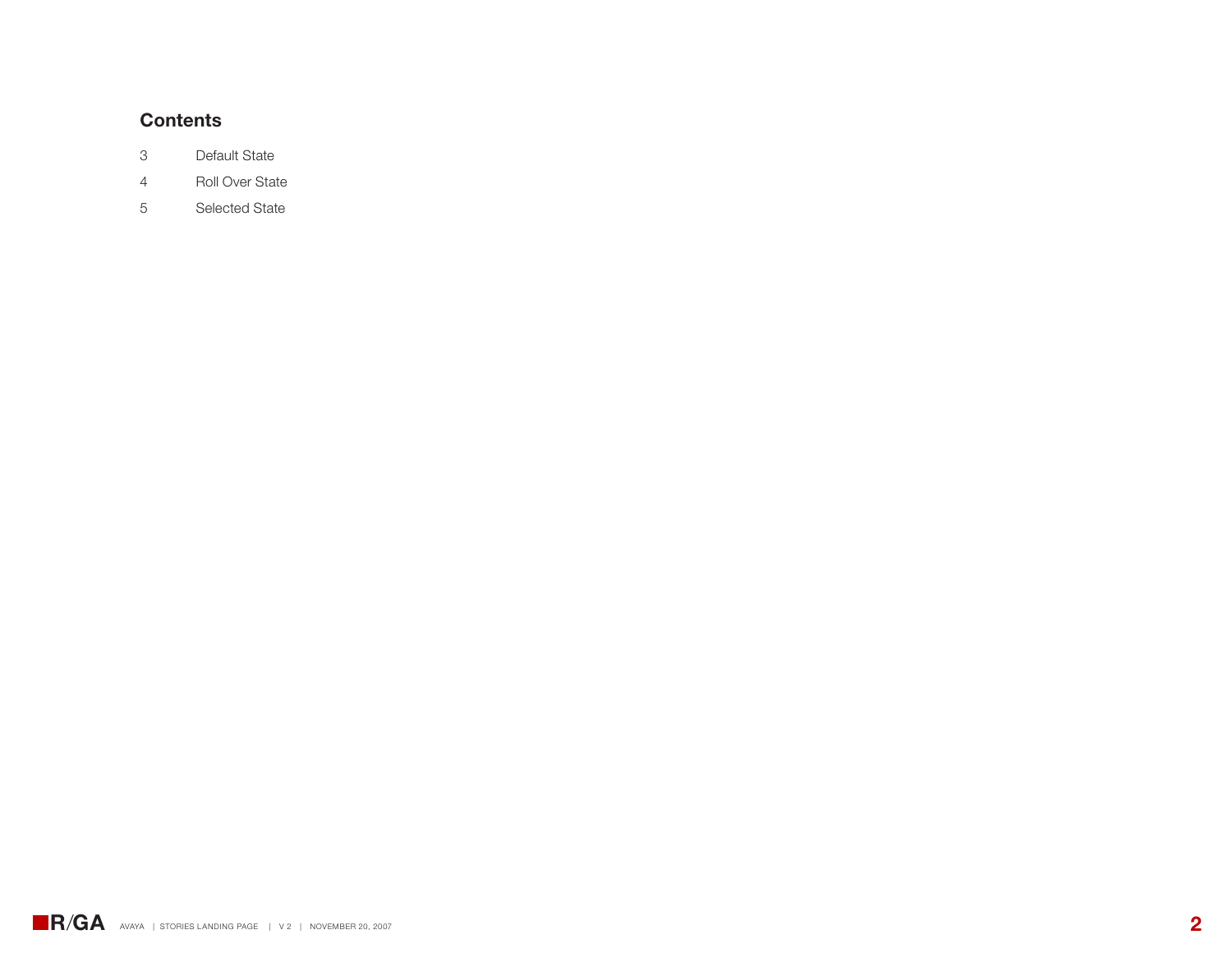### **Default State**

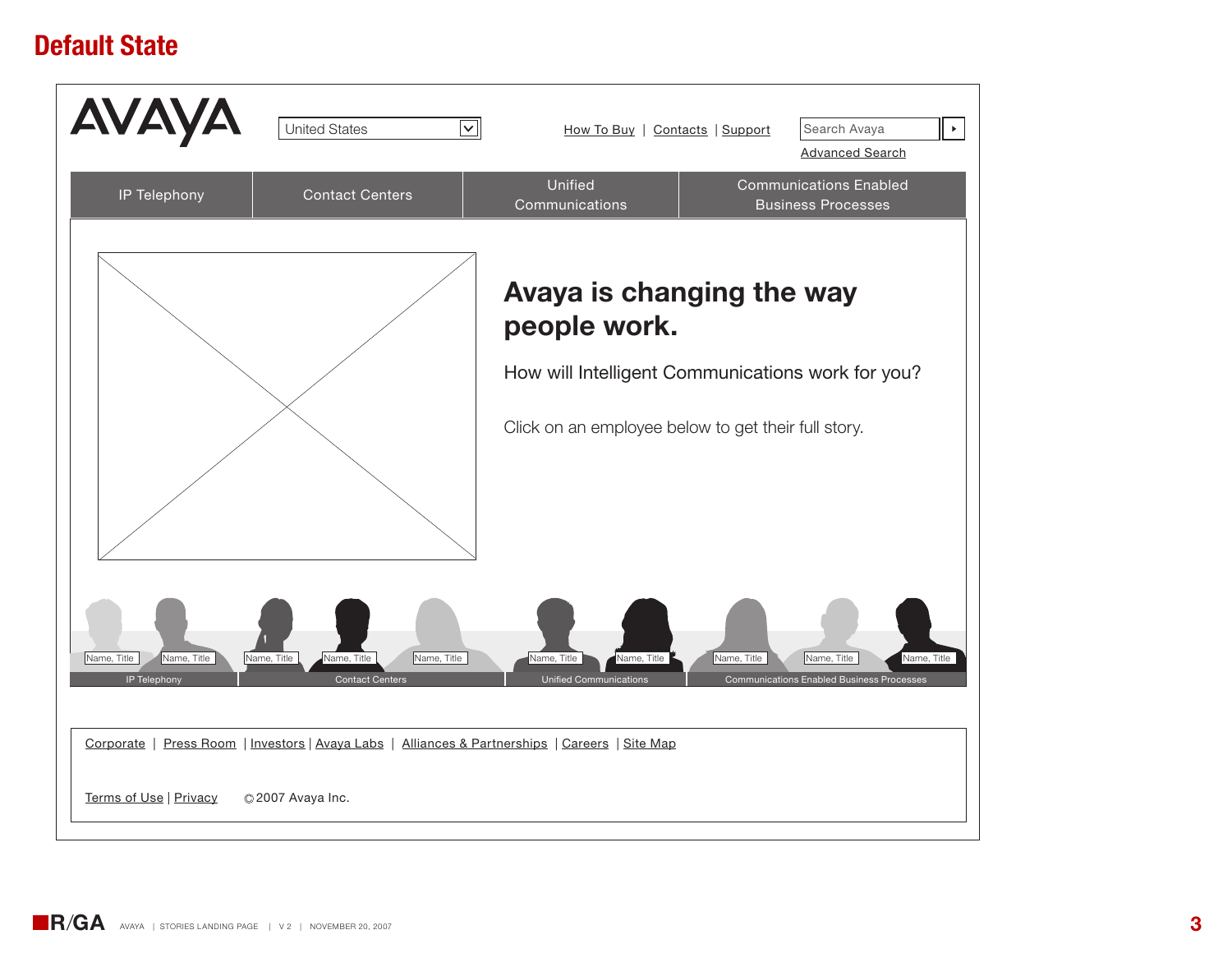### **Roll Over State**